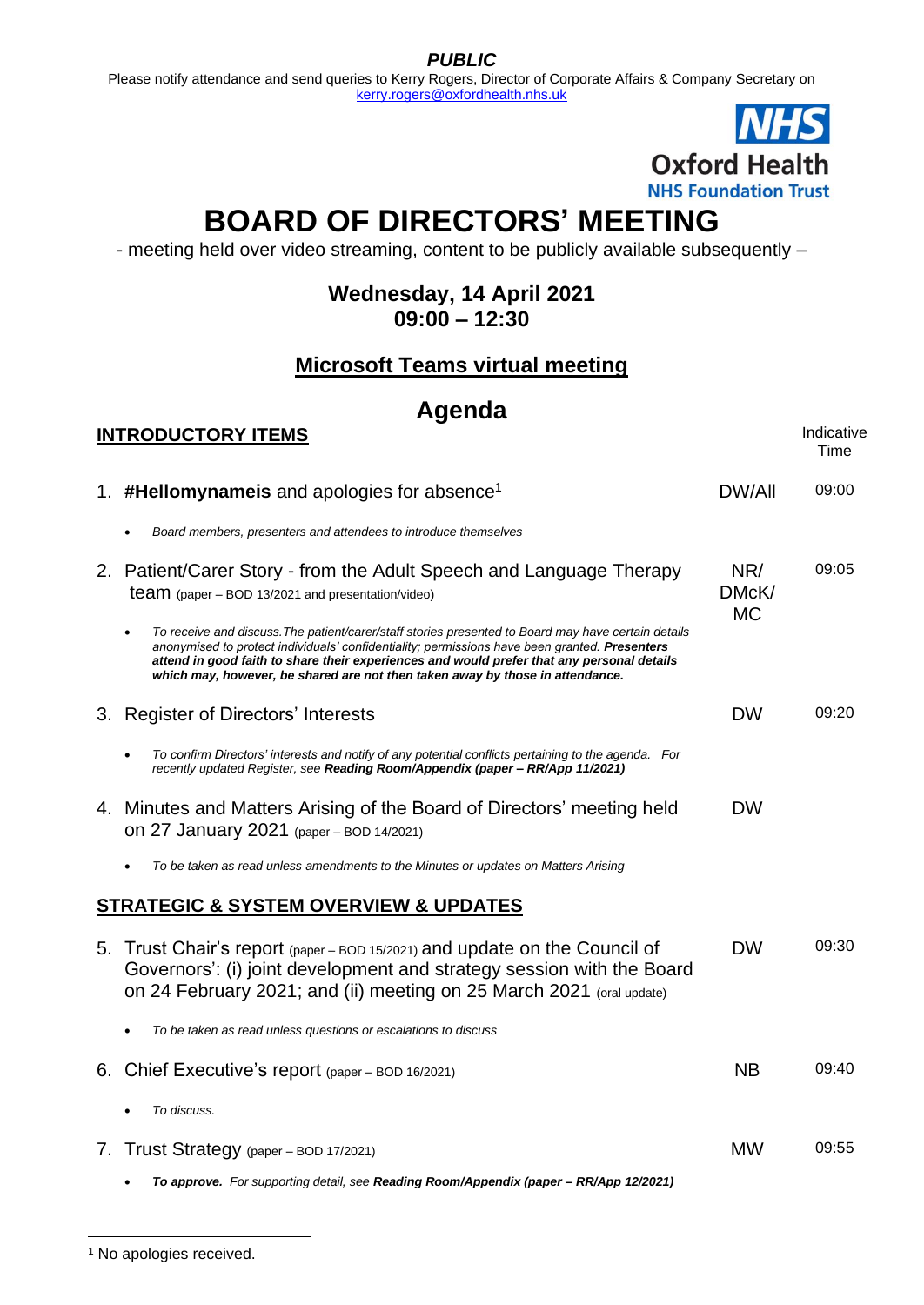|                                                                                                          | 8. Board Assurance Framework and Trust Risk Register report (paper -<br>BOD 18/2021)                                                         | <b>KR</b>   | 10:05 |  |  |  |
|----------------------------------------------------------------------------------------------------------|----------------------------------------------------------------------------------------------------------------------------------------------|-------------|-------|--|--|--|
|                                                                                                          | For assurance. For supporting detail, see Reading Room/Appendix (paper - RR/App 13/2021)                                                     |             |       |  |  |  |
| <b>COVID-19, PERFORMANCE &amp; QUALITY</b> - Deliver the best possible clinical care and health outcomes |                                                                                                                                              |             |       |  |  |  |
|                                                                                                          | 9. COVID-19 update: (a) learning and recovery (paper – BOD 19/2021); and<br>(b) staff COVID-19 vaccination programme (paper - BOD 20/2021)   | MW/NB       | 10:15 |  |  |  |
|                                                                                                          | To discuss                                                                                                                                   |             |       |  |  |  |
|                                                                                                          | 10 minutes' break (if required)                                                                                                              |             | 10:30 |  |  |  |
|                                                                                                          | 10. Performance Report including COVID-19 dashboard (paper – BOD 21/2021)<br>To highlight key points and discuss escalations                 | <b>MW</b>   | 10:40 |  |  |  |
|                                                                                                          | 11. Physical Healthcare report (paper – BOD 22/2021)                                                                                         | <b>MC</b>   | 10:55 |  |  |  |
|                                                                                                          | For assurance further to previous Board action to review physical health checks compliance.                                                  |             |       |  |  |  |
|                                                                                                          | 12. Safety & Quality dashboard (including staff fill rates) (paper – BOD 23/2021)                                                            | <b>MC</b>   | 11:05 |  |  |  |
|                                                                                                          | To highlight key points on new dashboard.                                                                                                    |             |       |  |  |  |
|                                                                                                          | 13. Managing Directors' updates: Provider Collaboratives (oral update)<br>To note                                                            | <b>DR</b>   | 11:20 |  |  |  |
|                                                                                                          | <b>RESEARCH &amp; DEVELOPMENT</b> - Become a leader in healthcare research and education                                                     |             |       |  |  |  |
|                                                                                                          | 14. Research & Development report (paper – BOD 24/2021)                                                                                      | BW/<br>MHa  | 11:30 |  |  |  |
|                                                                                                          | To discuss                                                                                                                                   |             |       |  |  |  |
|                                                                                                          | <b>PEOPLE</b> – Be a great place to work                                                                                                     |             |       |  |  |  |
|                                                                                                          | 15. Human Resources Report (workforce performance) (paper – BOD 25/2021)                                                                     | <b>MWr</b>  | 11:45 |  |  |  |
|                                                                                                          | To be taken as read unless questions or escalations to discuss. For supporting detail, see<br>Reading Room/Appendix (paper - RR/App 14/2021) |             |       |  |  |  |
|                                                                                                          | <b>SUSTAINABILITY</b> - Make best use of our resources and protect the environment                                                           |             |       |  |  |  |
|                                                                                                          | 16. Finance Report (paper – BOD 26/2021)                                                                                                     | MMcE/       | 11:50 |  |  |  |
|                                                                                                          | To note the financial position                                                                                                               | <b>MW</b>   |       |  |  |  |
|                                                                                                          | <b>GOVERNANCE</b>                                                                                                                            |             |       |  |  |  |
|                                                                                                          | 17. Standing Financial Instructions (paper - BOD 27/2021)                                                                                    | <b>MMcE</b> | 12:00 |  |  |  |
|                                                                                                          | To approve. For supporting detail, see Reading Room/Appendix (paper – RR/App 15/2021)                                                        |             |       |  |  |  |
|                                                                                                          | 18. Legal, Regulatory & Policy update report (paper – BOD 28/2021)                                                                           | KR          | 12:05 |  |  |  |
|                                                                                                          | To be taken as read unless questions or escalations to discuss. For supporting detail, see<br>Reading Room/Appendix (paper - RR/App 16/2021) |             |       |  |  |  |